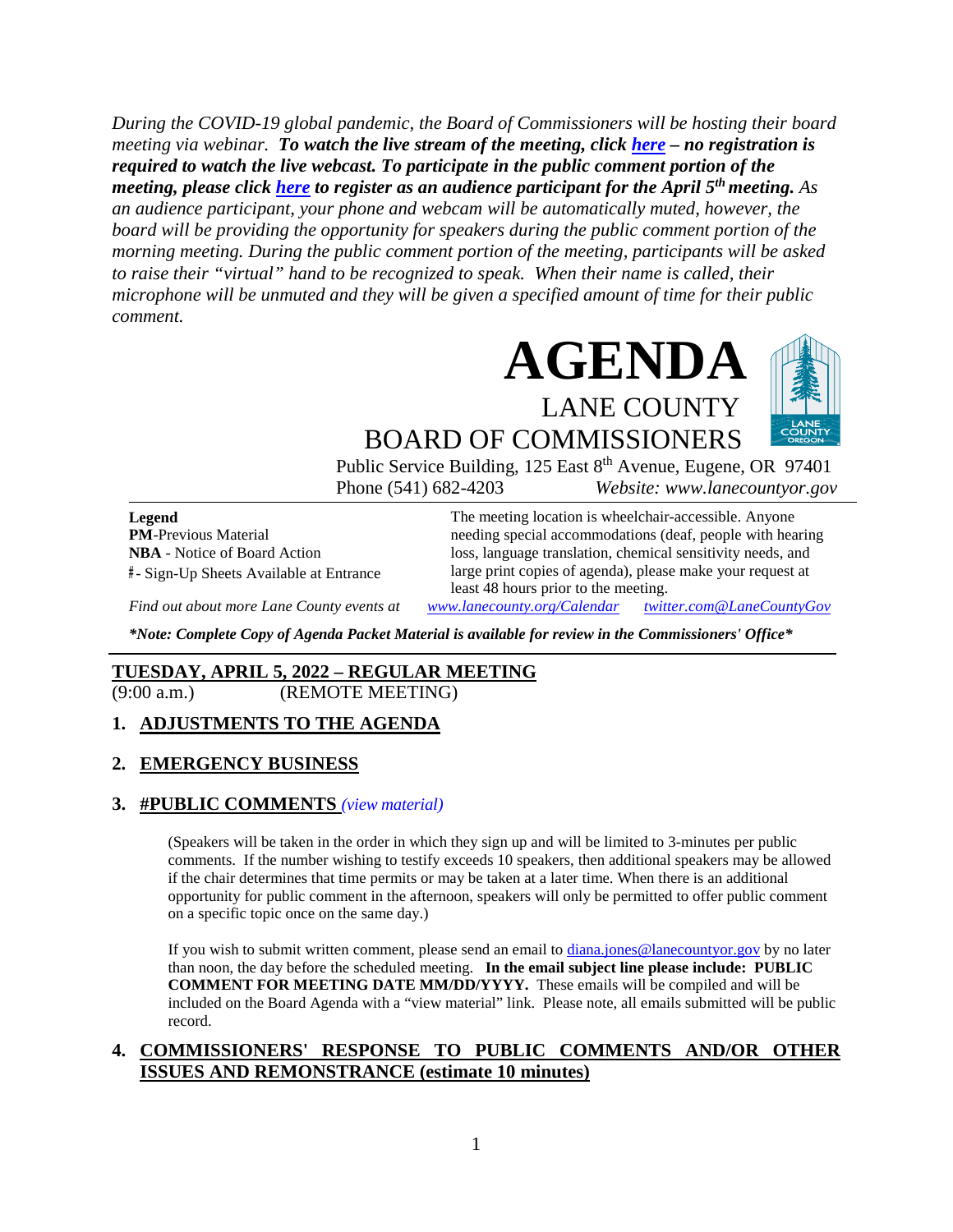## **Recess**

# **TUESDAY, APRIL 5, 2022 – JOINT MEETING: BOARD OF HEALTH / BOARD OF COMMISSIONERS**

(Following Board of Commissioners Meeting) (REMOTE)

# **1. ADJUSTMENTS TO THE AGENDA**

#### **2. EMERGENCY BUSINESS**

A. ACTION/ Medicaid Waiver Application Letter of Support. (Kate Budd, Program Manager) *(view [material\)](http://www.lanecountyor.gov/UserFiles/Servers/Server_3585797/File/Government/BCC/2022/2022_AGENDAS/040522agenda/T.2.A.pdf)*

## **3. COUNTY ADMINISTRATION**

A. DISCUSSION/ COVID-19 RESPONSE AND RECOVERY (Eve Gray, Director; Brian Johnson, Environmental Health Supervisor) (estimate 30 minutes [15/15])

#### **Adjourn**

## **6. CONSENT CALENDAR**

(All items listed here are considered to be routine by the Board of Commissioners and will be enacted by one motion in the form listed below. There will be no separate discussion of these items. If discussion is desired, that item will be removed from the Consent Calendar and will be considered separately.)

BEGINNING OF CONSENT CALENDAR \* \* \* \* (estimate 2 minutes)

## A. COUNTY ADMINISTRATION

Approval of minutes: 3/29/2022 *(view [material\)](http://www.lanecountyor.gov/UserFiles/Servers/Server_3585797/File/Government/BCC/2022/2022_AGENDAS/040522agenda/T.6.A.1.pdf)*

#### B. PUBLIC WORKS

- ORDER 22-04-05-01/ In the Matter of Naming a Private Road, Brand S Heights Road, Without a Public Hearing (18-02-11-00). (Mikeal Jay Blommé, Lane County Surveyor) *(view [material\)](http://www.lanecountyor.gov/UserFiles/Servers/Server_3585797/File/Government/BCC/2022/2022_AGENDAS/040522agenda/T.6.B.1.pdf)*
- ORDER 22-04-05-02/ In the Matter of Confirming the Appointment of Tim Foelker to the Parks Advisory Committee (PM & NBA 04/27/2021). (Brett Henry, Parks Division Manager) *(view [material\)](http://www.lanecountyor.gov/UserFiles/Servers/Server_3585797/File/Government/BCC/2022/2022_AGENDAS/040522agenda/T.6.B.2.pdf)*
- ORDER 22-04-05-03/ In the Matter of Approving Large Events Occurring in Lane County Parks in Calendar Year 2022. (PM & NBA 03/11/2014, 11/10/2015, 05/02/2017). (Brett Henry, Parks Division Manager; Dan Hurley, Director) *(view [material\)](http://www.lanecountyor.gov/UserFiles/Servers/Server_3585797/File/Government/BCC/2022/2022_AGENDAS/040522agenda/T.6.B.3.pdf)*
- ORDER 22-04-05-04/ In the Matter of Approving One Public Works Contract and Delegating Authority to the County Administrator to Execute the Approved Contract for Gresham Automotive, Inc., McRobert Motor Co., Inc., ABN: Gresham Ford, Expense in the Amount of \$251,120.94. (Dan Hurley, Director) *(view [material\)](http://www.lanecountyor.gov/UserFiles/Servers/Server_3585797/File/Government/BCC/2022/2022_AGENDAS/040522agenda/T.6.B.4.pdf)*
- ORDER 22-04-05-05/ In the Matter of Delegating Authority to the County Administrator to Execute an Intergovernmental Agreement with the City of Springfield